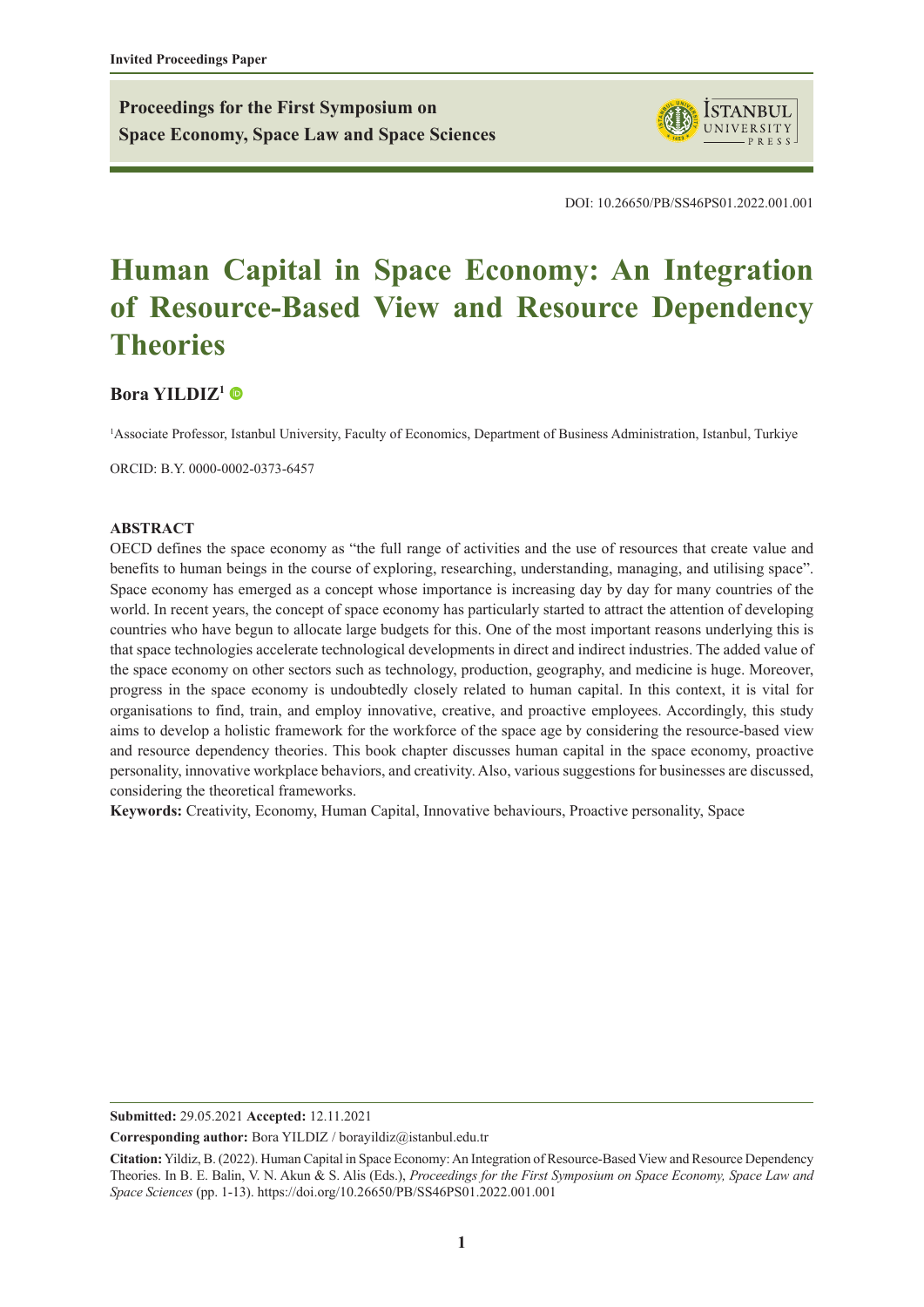# **1. Introduction**

Humanity's interest in space and space exploration has been increasing since the earliest periods of history. One of the underlying reasons for this is curiosity, and the second most important reason is the desire to have a command of nature and of issues related to the universe. Developed countries are trying to explore space more and gain a place in space by allocating significant budgets from their economic power. One of the most important reasons for this is that the reflections of discoveries in space have a multiplying effect worldwide. In other words, it can be said that new information obtained from space exploration provides a significant strategic advantage to countries in the economic, social, technological, geographical, military and defence fields. Although developed countries have had an important place in space exploration and the space economy resulting from this, developing countries have also begun to realise these advantages. They have started to find a place in these economies. One of these countries is Turkiye. The establishment of the Turkish Space Agency on 13 December 2018 has been one of Turkiye's most important steps in this area. The significance of the establishment of this agency can be seen from several aspects: (1) Turkiye's interest in space, and the fact that Turkiye will allocate a budget for studies in this field, (2) Turkiye's awareness of the countries that have achieved success in this sense, and (3) Turkiye's strategies to manage its economic and technological future.

Investments in the space sector have an important place in the budget of states. Vast amounts of space research have led to space exploration investments made mainly by the public (see Figure 1). In other words, space investments have both high costs and huge risks. Therefore, the financial budget allocated by countries for normal infrastructure investment cannot be compared with that allocated for investment in space which is not at the same level due to the high risk involved. As seen in Figure 1, the USA (0.243), Russian Federation (0.179), and Saudi Arabia (0.126) are the G-20 countries that had the highest budgets for space research in 2020, respectively (OECD, 2020). These indicators are also consistent with the economic powers of these countries.



As a share of GDP in 2019 (%)

Figure 1. Government space budget estimates for G20 countries (OECD, 2020, p.4)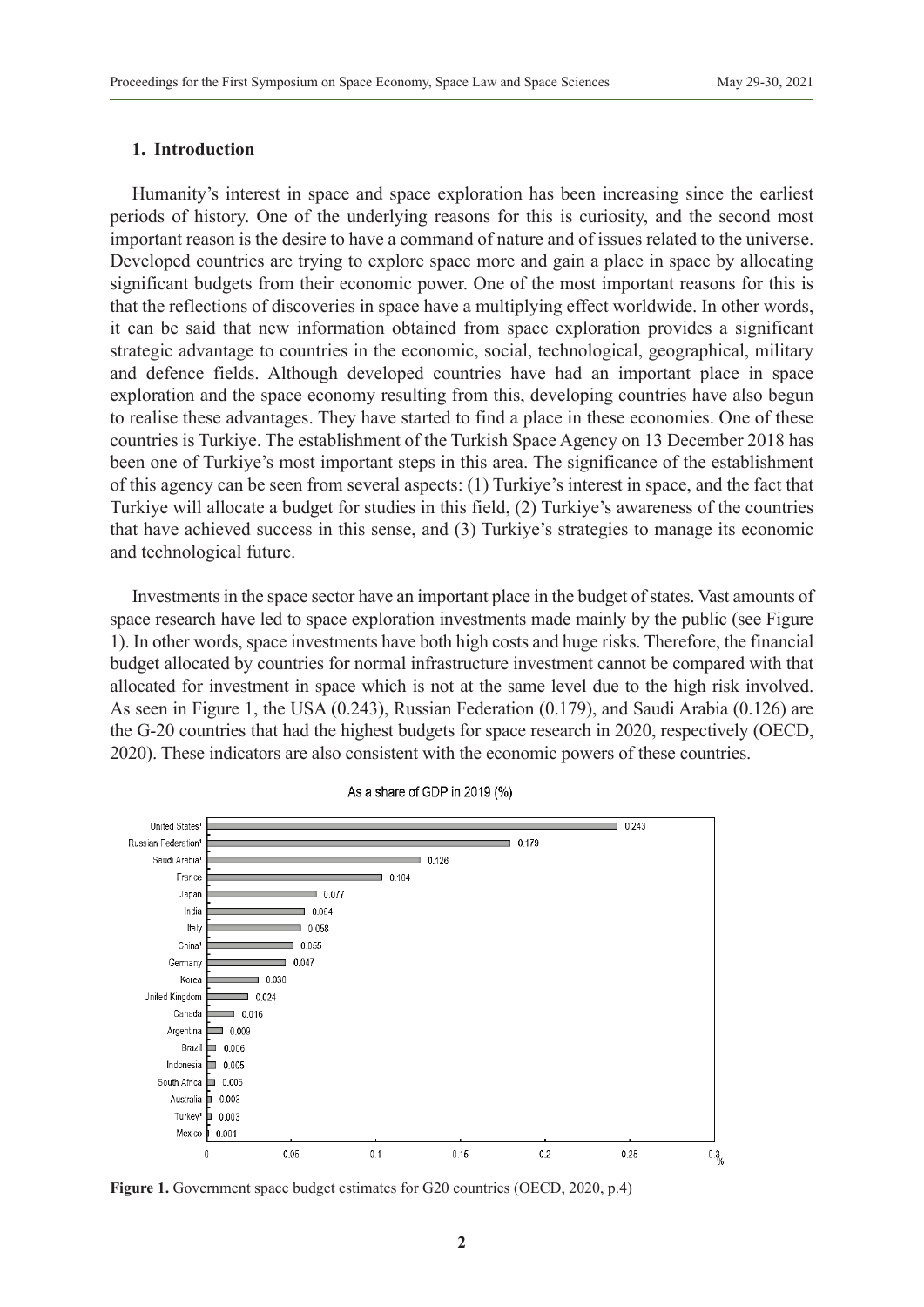Companies in the private sector have become fundamental forces on a global scale. The fact that incentives are offered by countries to companies in the private sector has changed space exploration in the sense that research is not only conducted by public companies but also by private sector companies. Another reason for this is that companies in the private sector are aware of space exploration opportunities. In this context, the workforce, management style, leadership types, organisational structures, characteristics, and qualifications that qualified employees must have in private and public organisations are essential determinants of the developments in this sector. In this study, human capital in the space sector will be presented in terms of proactive personality, creativity, and innovative workplace behaviour in the light of the resource-based view and resource dependency theory.

#### **2. Human capital in Space Economy**

Human capital is one of the most fundamental resources in the space economy. Human capital is also vital for the effective and efficient use of other resources. According to the OECD's (2012) report on the measurement of space economy, most of the employees in this sector are technicians, engineers, and scientists. Therefore, it is vital to ensure the supply of the labour force working in these professions and meet the demands in this direction. According to the same report, although a definition is made about occupational groups, it is difficult to reach reliable and robust data on the number of employees in the specified occupations. In this context, an attempt was made to ascertain the total number of sector employees based on the number of employees in the sectors directly or indirectly related to the space economy in the countries.

Science is the area most affected by space economics and research (Crawford, 2016). Therefore, the advancement of science can be ensured by employing scientists, engineers, and technicians with the necessary qualifications and characteristics. In this context, employees in science and technology are categorised in seven basic areas: fundamental sciences, engineering and technology, medical sciences, agricultural sciences, social sciences, and humanities and other sciences (OECD, 1995). Patents produced by scientists in these fields have an important place in the progress of space science since innovative and creative human capital is a pioneer in these fields. According to the OECD (2011) report, the world's leading patent holders on space exploration between 2000 and 2008 are as follows: the USA, Europe, Korea, Japan (see Figure 1). Therefore, it can be said that eight countries specialise in space exploration globally, thus providing a significant competitive advantage to these countries over other countries. According to the same report, another important point is that the Russian Federation, France, the USA, and Israel have the most patents related to space exploration. Considering the positions of the leading countries in the space sector globally, the shares of the countries in the space economy are closely related to the number of patents they have produced. In other words, advances in science are closely associated with the number of patents. From the human capital lens, innovative, proactive, and creative employees are needed to produce patents. These concepts and their relations with innovation will be discussed separately below.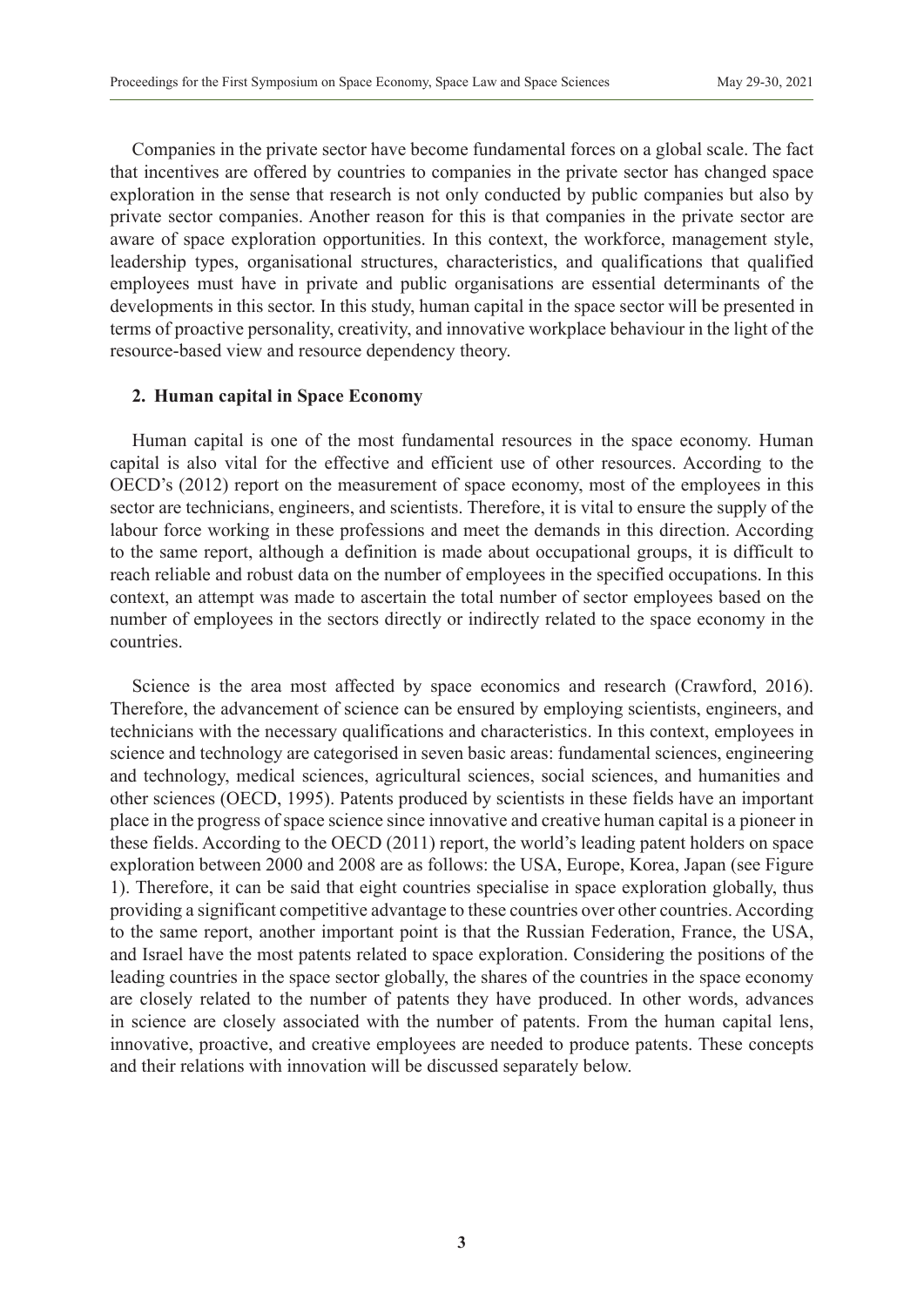

Patent applications filed under the Patent Co-operation Treaty

# **Figure 2.** Country share in space-related patents (2000-2008) (OECD, 2011)

#### **2.1. Innovative Workplace Behavior**

Innovation has become more critical because of technological development, the globalisation of competition, and the change in human needs. In today's organisations, the importance of innovation and innovative workplace behaviour is increasing. Innovative workplace behaviour is defined as "an employee's intentional introduction or application of new ideas, products, processes, and procedures to his or her work role, work unit, or organisation" (Yuan & Woodman, 2010). Innovative workplace behaviour is becoming one of the most important assets of organisations where environmental change is high and where these changes are responded to in a dynamic way (Kanter, 1983; West & Farr, 1990a). In this context, innovative employees, who are rare, scarce, and valuable, are critical for organisations to gain a strategic advantage over their competitors. Finding and inventing new technologies, realising matches, suggesting new ideas to find solutions to problems, learning, and applying new methods are some examples of innovative behaviour (Scott & Bruce, 1998; Yuan et al., 2010).

Scott and Bruce (1994) suggested a conceptual model that visualises potential antecedents of innovative workplace behaviour on three levels, namely leadership (leader-member exchange and leader role expectations), workgroup (team-member exchange), and individual attributes (intuitive problem-solving style and systematic problem-solving style). Also, they emphasised that these antecedents affect innovative workplace behaviour through a psychological climate for innovation (support for innovation and resource supply). They found that support for innovation, leader-member exchange, role expectations, intuitive problem-solving style education, and job type were positively and significantly correlated with innovative workplace behaviour. On the other hand, systematic problem-solving style and career stage had a significantly negative relation with innovative workplace behaviour. As understood from this study, a supportive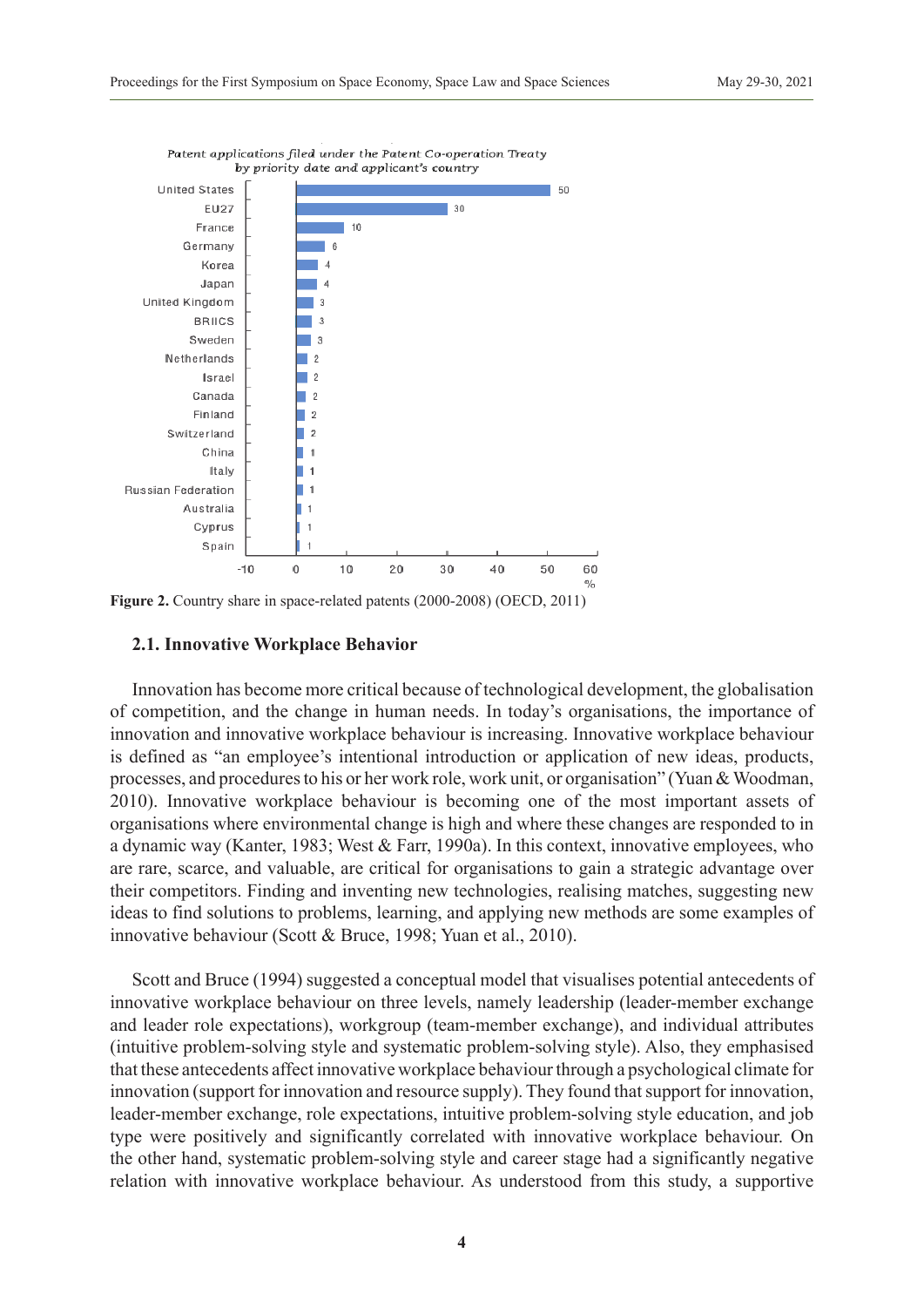climate in the workplace plays a pivotal role in fostering innovative workplace behaviour. Yildiz et al. (2017) found that psychological empowerment and perceived organisational support were positively related to innovative workplace behaviour. Additionally, the quality of the relationship between leader and follower is also an important factor for flourishing innovative workplace behaviour. Supporting this notion, recent studies found that leader-member exchange positively affects innovative workplace behaviour (Schermuly et al., 2013; Scott & Bruce, 1998). Also, studies have found that transformational, transactional (Khan et al., 2012), and ambidextrous leadership styles (Usman et al., 2020) were positively associated with innovative workplace behaviour. Further, intuitive problem-solving skills and role expectations are also necessary elements of innovative workplace behaviour.

Past studies found that affective commitment and subjective relational experiences are positively associated with innovative workplace behaviour (Vinarski-Peretz et al., 2011). Affective commitment is one of the sub-dimensions of organisational commitment, defined as "the employee's emotional attachment to, identification with, and involvement in the organisation" (Meyer & Allen, 1991, p. 67).Subjective relational experiences are categorised under the concept of the high connection in positive psychology discipline that consists of positive regard, mutuality, and vitality (Dutton & Heaphy, 2003). On this basis, one can predict that providing a work environment where employees develop commitment towards their organisation and intend to stay is a positive driver of innovative workplace behaviour. Intrinsic motivation, prior work experience, managerial coaching, and satisfaction with human resources management (HRM) practices in incentive pay systems and training are positively associated with innovative workplace behaviour (Wang, 2013).

According to the 'The Space Economy at a Glance report' (OECD, 2011), the space sector is one of the front-runners of innovation and technological developments. Considering the abovementioned explanations to gain strategic advantage with innovative employees in the space economy, organisations should provide a supportive work environment and climate. Leadership style is also another key factor in bringing out the innovation potential of employees. In this respect, supportive, transformational, and ambidextrous leaders should lead these employees, and organisations should be aware of the importance of this issue. Developing and sustaining good leader-member relations enables employees to develop organisational commitment towards their organisation that , in turn, leads to innovative workplace behaviour (Eisenberger et al., 2010; Taghipour & Dezfuli, 2013).

#### **2.2. Proactive Personality**

Some people have the potential to affect their environment or adapt themselves to changes that surround them. Such people can be called proactive people. They are dynamic and shape conditions in their environment (Kuipers et al., 2014). Bateman and Crant (1993) defined proactive personality as a stable disposition toward displaying innovative behaviour. People who have a proactive personality "scan for opportunities, show initiative, take action and persevere until they reach closure by bringing about change" (Bateman and Crant1993, p.105).

Past studies found that innovative workplace behaviour is strongly associated with proactive personality (Yildiz et al., 2017). Supporting this notion, Seibert et al. (2001) found that proactive personality is one of the positive drivers of innovation. Wang et al. (2017) also stress that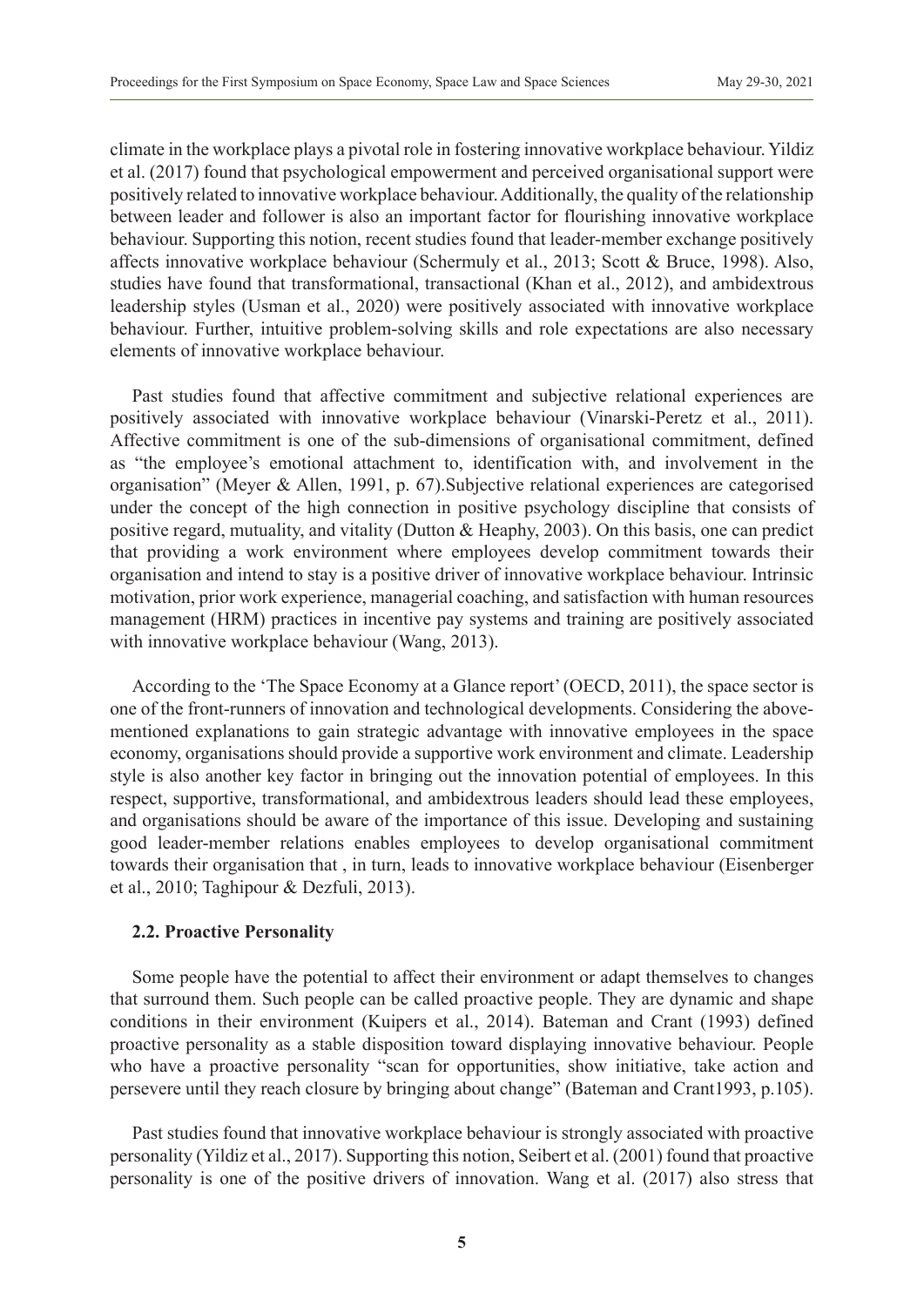proactive personality is positively associated with work engagement, task performance, and career success potential. Kickul and Gundry (2002) conducted a study on 107 small businesses and found that proactive personality is positively correlated with innovative targeting processes, innovative organisational systems, and prospector strategy. As these studies indicate, proactive personality and innovation are related factors.

Certain leadership styles are also positively associated with proactive personality. For instance, Crant and Bateman (2000) found that charismatic leadership is one such style. The same study also found that extraversion is a personality trait which is positively associated with proactive personality. Buil et al. (2019) found a similar association with transformational leadership. Likewise, Newman et al. (2017) and Song and Lee (2020) found that servant leadership brought about proactive personality. They also emphasised that the quality of the relationship between leader and followers, called leader-member exchange (LMX), is an important factor in revealing the proactive potential of employees.

Proactive personality is also associated with job performance (Bakker et al., 2012; Buil et al., 2019; Crant, 1995). Fuller et al. (2010) found that the effect of proactive personality is higher when autonomy is provided in the work setting. A recent meta-analysis (Fuller  $\&$ Marler, 2009) synthesised 107 studies and found that proactive personality is positively associated with objective and subjective career success. The study indicated that the overall effect of the relationship between job performance and proactive personality is also positive and significant. The same study also reports that except for agreeableness, four personality traits, namely extraversion, neuroticism, conscientiousness, and openness to experience, are related to proactive personality.

The space sector is one of the most innovative and technology-driven industries. Since technology is changing rapidly, and since competitors quickly learn and solve the strategies of their rivals, proactive employees play a vital role in developing new strategies, ideas , products, and future orientations of technology. In this respect, intuitive skills come to the forefront. Supporting this notion Prieto (2010) linked proactive personality with the entrepreneurial leadership style. The study asserts that proactive individuals are more prone to entrepreneurial leadership. In the light of these explanations, the importance of proactive personality in the recruitment activities carried out by HRM professionals in the space sector and other space-related sectors in Turkiye should be considered. The key players in the Turkish Space Agency are employees with proactive personality traits. A situation of strong leadership and a positive organisational environment will reveal the potential of these people. In this direction, transformational leadership, servant leadership, transactional leadership, and entrepreneurial leadership styles should be considered in organisations within the space sector. Also, organisational support and psychological empowerment (Yildiz et al., 2017) should be provided for these employees to reach their best performances.

## **2.3. Creative tendency**

Another concept that can be associated with the innovativeness of employees is creativity. Creativity is defined as "the production of something that is both new and valued, and madness is defined as a self-destructive deviation in behaviour" (Neihart, 1998: p. 47). Ford and Harris (1992) defined creativity as "a modifiable, deliberate process that exists to some degree in each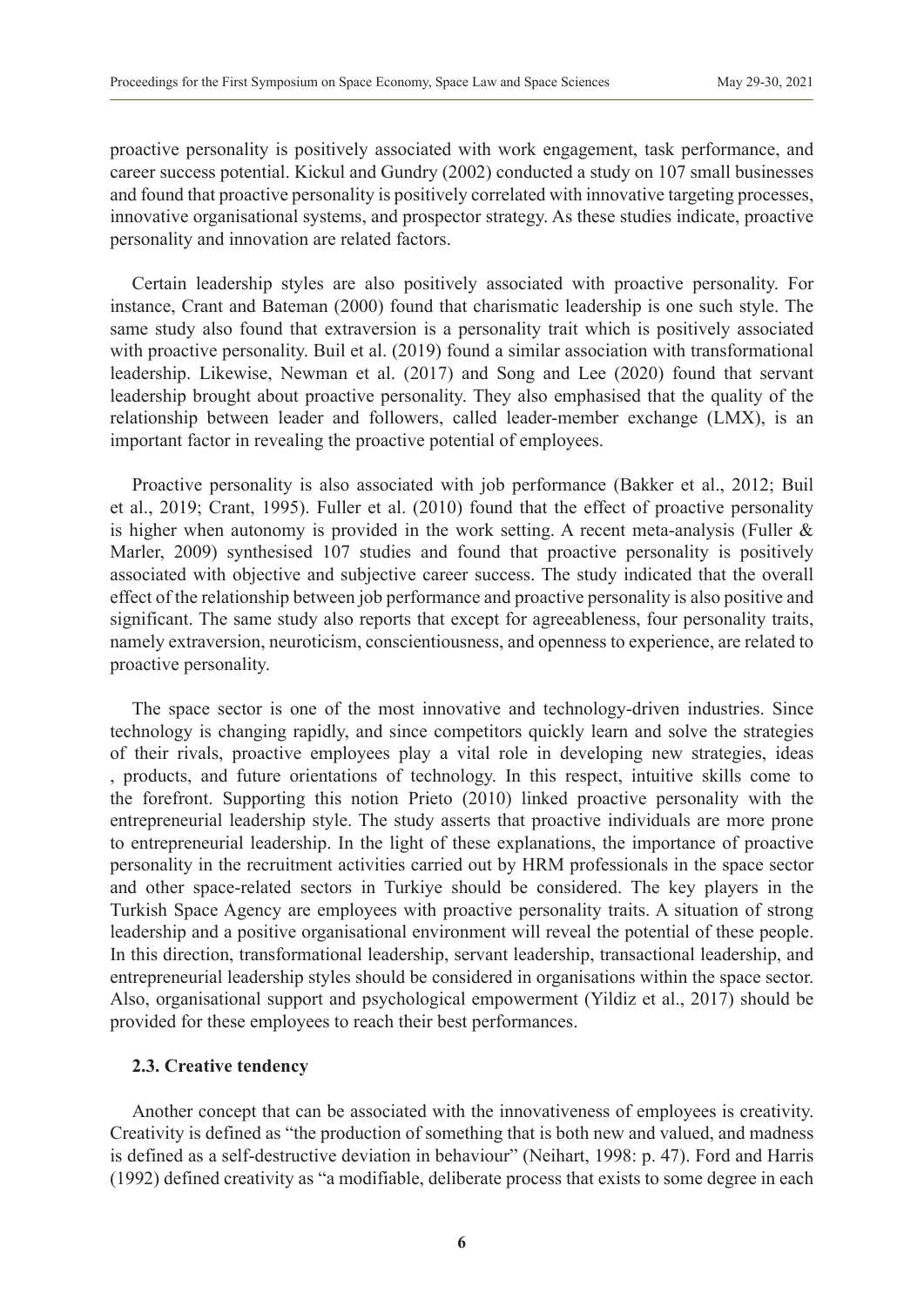person". Sternberg (2001) defined creativity as "the potential to produce novel ideas that are task-appropriate and high in quality". The same study asserts that creativity is a way of unusual thinking that is opposite to societal agendas. Kim and Park (2015) stress that the creative selfefficacy of employees is positively associated with innovative workplace behaviour.

Most of the studies in the literature focused on determining the antecedents of creativity. Caniëls et al. (2014: p. 96) classified antecedents of organisational creativity as "(1) personality; (2) rewards; (3) the role of co-workers; (4) leadership; and (5) organisational resources". Dayan et al. (2013) found that intrinsic motivation and creative self-efficacy are significant predictors of entrepreneurial creativity. Tierney and Farmer (2002) found that creative selfefficacy is positively associated with creative performance. They also found that supervisor behaviour and job complexity are significant contributors to the creative efficacy belief. Henker et al. (2015) assert that transformational leadership positively and indirectly affects employee creativity through promotion focus and creative process engagement. Similarly, Müceldili et al. (2013) found that authentic leadership positively affects both creativity and innovativeness. Yang et al. (2017) found that servant leadership has a positive impact on creative self-efficacy. Ethical leadership was also found to be one of the significant drivers of both individual and organisational creativity (Chen & Hou, 2016).

In the literature, numerous studies emphasise the positive correlation between creativity and innovative behaviour. For instance, a recent study found that high-performance work activities such as empowerment, training, rewards, selective staffing, and teamwork are predictors of innovative workplace behaviour (Nasifoglu Elidemir et al., 2020). They also assert that employee creativity has a moderating effect on an organisation's innovative behaviour and competitive advantage. In other words, creativity and innovative workplace behaviour are significant drivers of sustainable competitive advantage.

A recent meta-analysis on the relationship between creativity and innovation assessed 52 studies and found supportive findings for the individual studies (Sarooghi et al., 2015). They found that the relationship between creativity and innovation is strong, positive, and significant. This finding is especially valid for the individual unit of analysis. In parallel with the space sector, which requires high technological advancements, they also found that the relationship between creativity and innovation is strong in large high-tech organisations. Culture also has a conditional effect on the relation between the two. More specifically, the same study found that the maximum level of the relationship between creativity and innovation is gained in cultures with a moderate uncertainty avoidance level.

As previously mentioned, the space sector is one of the most technology-intensive sectors. In this sector, innovation and creativity are essential components of the industry. These components have a pivotal role in pursuing or gaining a sustainable competitive advantage. As mentioned above, the provision of resources, culture, and suitable leadership styles (e.g., transformational leadership, authentic leadership, servant leadership, entrepreneurial leadership, and ethical leadership) plays a key role in bringing creativity and innovativeness into the open. Since innovation, especially patents, play an essential role in technological advancement, the performance of firms and organisations in the space sector mostly depends on the qualifications and skills of the human capital.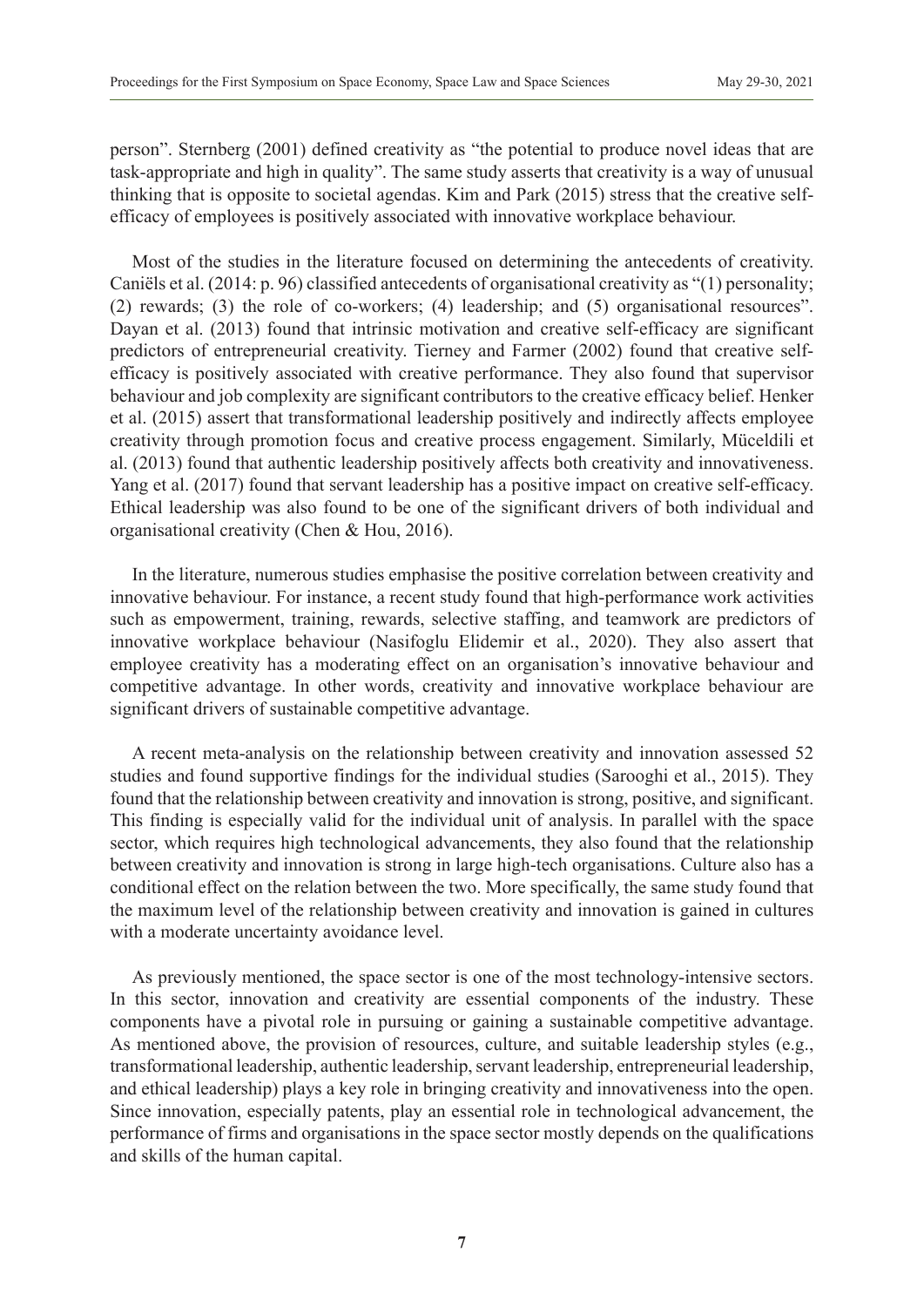# **3. Resource-Based View and Resource Dependency Theory in the Space Economy**

Although the space industry is a high-tech industry, it can be said that every country in the world has its industries, expertise, and experience. Therefore, while some countries are specialised in this industry, some other countries are in the position of new entrants to the sector. In terms of strategic management discipline, the existence and development of industries can be evaluated from two perspectives. The first of these is the resource-based view, which suggests that organisations should focus on their internal resources and that they can achieve strategic competitive advantage thanks to these resources (Barney, 2001; Wernerfelt, 1984; Barney et al., 2001). Another view is the resource dependency theory, which states that organisations carry certain risks in accessing resources and are dependent on various resources to continue their sustainability (Hillman et al., 2009; Davis & Cobb, 2010).

The resource-based view explains the competitive advantage and survival of firms in terms of internal resources (Barney & Hesterly, 2006; Wernerfelt, 1984). According to this, the rare, valuable, inimitable, and hard-to-substitute resources that organisations have function as core competencies for them (Prahalad et al., 1997). The distribution of these resources among other organisations is heterogeneous and nontransferable (Barney & Hesterley, 2006). Therefore, each organisation can have its core competencies, and with the preservation and development of these capabilities, their competitive powers can continue.

Resources, competencies, and capabilities refer to a firm's strategic assets (Foss & Robertson, 2000). According to Barney (1991), organisations control their effectiveness and efficiency by their knowledge, skills, processes, capabilities. The effective usage of these assets provides a sustainable competitive advantage for the firms. In this respect, organisational resources can be classified as tangible and intangible resources. Accordingly, tangible assets are considered as physical and financial resources (Grant, 1991). Intangible resources are analysed as intellectual capital, referring to the positive difference between book value and market value (Edvinsson  $\&$ Malone 1997). The concept of intellectual capital also refers to "the sum of all knowledge firms utilise for competitive advantage" (Subramaniam & Youndt, 2005; Nahapiet & Ghoshal, 1998; Youndt et al., 2004). In this respect, human recourses play a critical role in the innovation and competitive advantage of the firms (Massingham & Tam, 2015). However, Olander et al. (2015) draw attention to the fact that human resources management is both a strength and weakness of a firm. In other words, if a firm values and appreciates its employees and can use their talents correctly, then these resources are more likely to turn into intellectual capital (strength). However, if companies do not know the value of the resources they have and cannot use these resources and potentials in the right places and times, the rare and valuable knowledge and skills of the employees within the organisation risk being transferred to other organisations (weakness) (Olander et al., 2015). In this context, it is important to provide employees with a supportive organisational climate and to work with leaders who will help employees reveal their talents and abilities, and make them feel valued. In this way talented employees will be retained.

While the resource-based view examines the focus of enterprises on their internal resources, the resource dependence theory focuses on the resources that exist in the external environment (Haleblian et al., 2009). Resource dependency theory considers that businesses need resources in the external environment of firms to survive. These sources are also the focus of other companies. Therefore, having resources means securing the existence of the business, while not having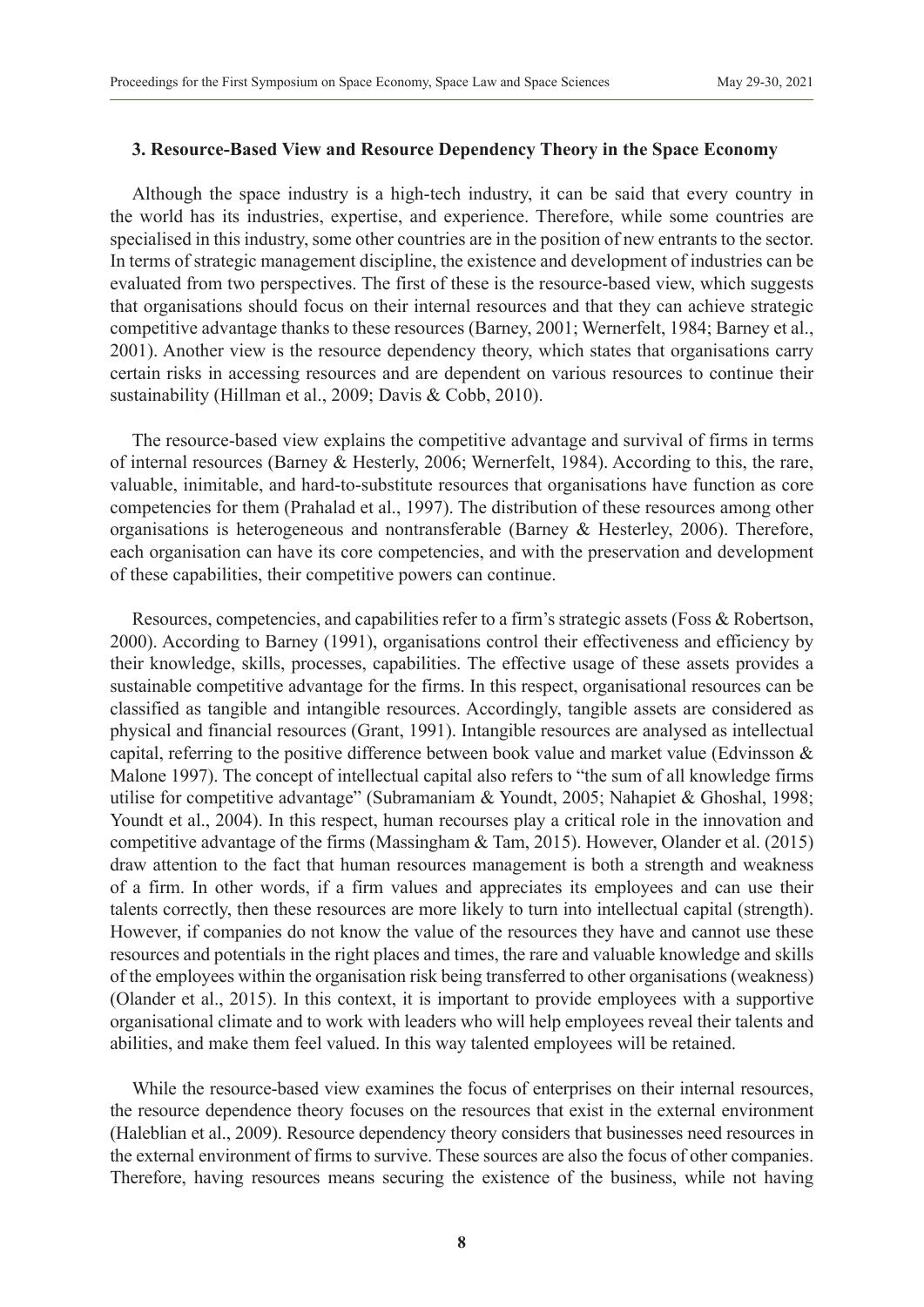resources poses a risk for the sustainability of the business (Hilman et al., 2009; Davis & Cobb, 2010; Drees & Heugens, 2013). Starting from the idea that resources are scarce and human needs are endless, which is the main subject of economics (Lipsey et al., 1990), businesses want to take these scarce resources under their control to survive. Therefore, mergers, acquisitions, and strategic alliances can be explained by resource dependency theory (Yin & Shanley, 2008). The advantages of these activities to businesses are explained by Pfeffer (1976: p. 39) as follows: "First, to reduce competition by absorbing an important competitor organisation; second, to manage interdependence with either source of input or purchasers of output by absorbing them; and third, to diversify operations and thereby lessen dependence on the present organisations with which it exchanges." As understood from these explanations, mergers and acquisitions play a significant role in today's business world in terms of securing resources and minimising uncertainties.

It is thought that it would be beneficial for Turkiye to evaluate its future activities in the space sector within the framework of the two theories explained above. At this point, the main arguments of both the resource-based view and the resource dependency theory are of high importance. The fact that the human resources employed in the space sector are innovative, proactive, and creative means that these resources are, therefore, core competencies. These core competencies play a critical role in fostering intellectual capital. In this context, it is important to protect and develop these resources and not lose them to competitors. Considering that the number of space sector employees in the world and in Turkiye is quite low, it is clear that the employees in the sector gain even more importance. Thus, planning to help innovative, proactive, and creative employees by working out an effective human resources strategy will eliminate future uncertainties. Another important factor is that the provision of education, resources and positive environmental conditions will reveal and develop the innovative and creative potential of national human resources. Although using only national resources in the space industry creates a sense of security, in terms of scarcity of resources and access to further resources it will be more advantageous to adopt joint ventures and allow for strategic cooperation with other countries. Another benefit of strategic cooperation is that the work done will be of higher quality but at a lower cost. At this point, an important strategy proposal may be cooperation with countries with strong core competencies. Another potential strategy could be that Turkiye supports private sector enterprises in its territory, enabling the establishment of enterprises with different core competencies related to the space sector and leading the establishment of domestic strategic cooperation. Thus, companies in the networks of enterprises in the private sector will be included in the national space sector, and the risk of dependency on resources will be minimised.

#### **4. Conclusion**

In summary, it can be said that Turkiye is a new actor in the space sector. Using this situation as an advantage would be beneficial to develop an accurate, effective, and contemporary space economy strategy. In this study, human capital in the space economy and the importance of the employees in the space sector were examined based on the resource-based view and resource dependency theory. In this context, proactive personality, creativity, and innovative workplace behaviours were defined. In addition, the antecedents and consequences of these concepts in the related literature were comprehensively presented. Our study emphasised that human resources constitute the intellectual capital of enterprises. In this context, the human factor is considered as a core competency that is rare, valuable, inimitable, and difficult to substitute. Therefore, it is important to create organisations and strategies in the space sector which take this into account.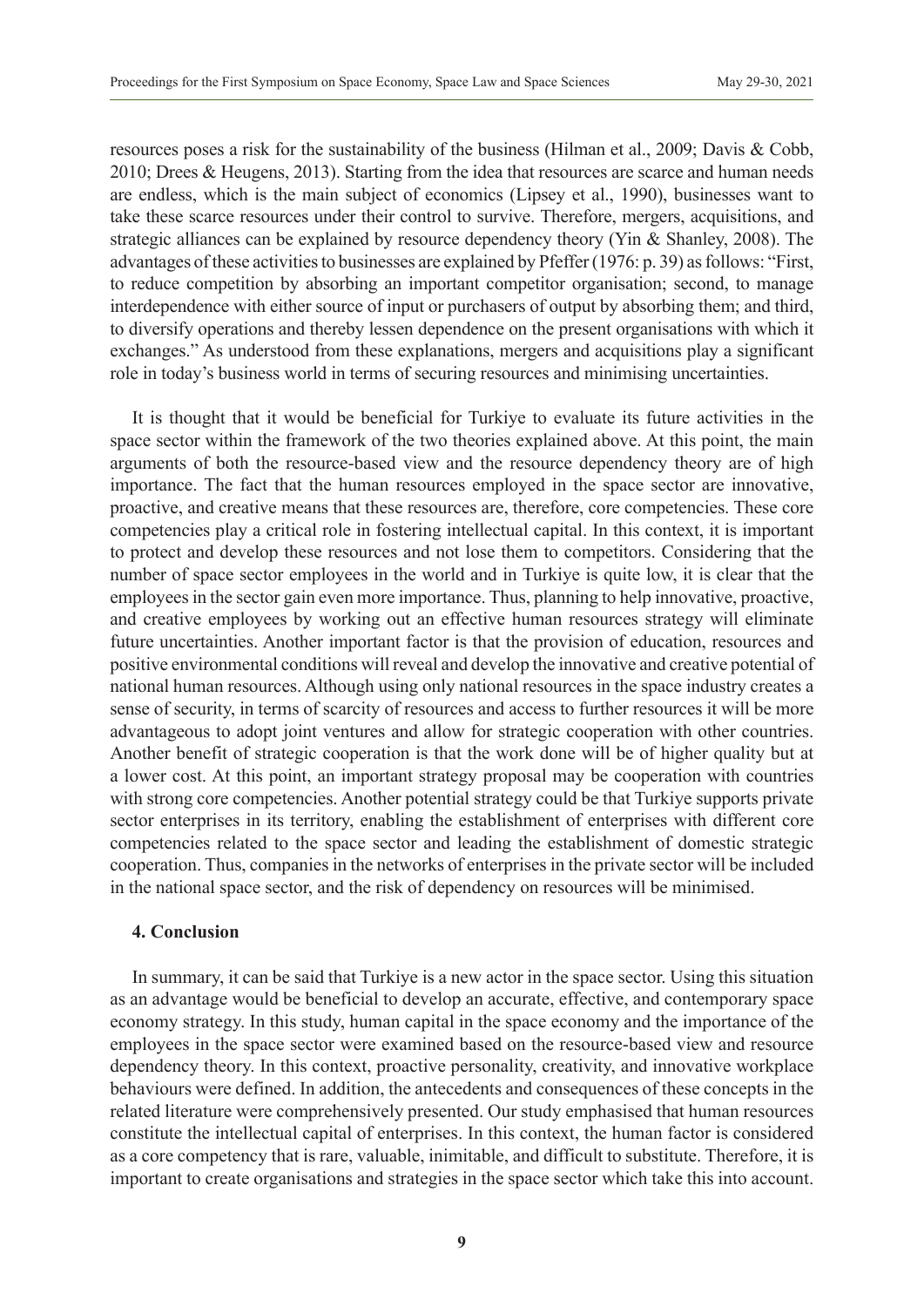Another important point is to create an organisational environment that can reveal the skills of existing talented employees. To achieve this, top managers and HR managers should implement organisational behaviour approaches such as autonomy, supportive organisational climates, psychological empowerment, organisational commitment, and organisational support. Moreover, it is important for managers to understand concepts such as transformational leadership, servant leadership, authentic leadership, ethical leadership, and entrepreneurial leadership and to employ leaders with these characteristics in the space sector. Although creativity and innovation are mostly innate abilities, these abilities can be developed with the right education policies and atmospheres. Therefore, it is important for Turkiye to organise its education system and infrastructure accordingly.

From the point of view of resource dependency theory, it is important for organisational structures to be aware of the scarcity of external resources. In other words, limited resources are desired to be owned by many organisations. In this context, businesses can use strategic collaborations, mergers, and acquisitions as strategies to ensure their sustainability. This study suggests two strategies from resource dependency theory that Turkiye can follow in the space sector . First, Turkiye should focus on its core competencies and build strategic cooperation and partnerships with other countries with different resources. This will enable it to focus, protect, and develop its core competencies and make it easier for strategic partners to access resources by making use of their networks. The second strategy is to create strategic partners for Turkiye by supporting private sector initiatives within the country and increasing access to alternatives to resources by using the networks of these strategic partners. Thus, since there will be more resource providers in the business activities, both sustainability and cost-effectiveness arising from the competition will be ensured.

#### **References**

- Bakker, A. B., Tims, M., & Derks, D. (2012). Proactive personality and job performance: The role of job crafting and work engagement. *Human Relations, 65*(10), 1359−1378.
- Barney, J. (1991). Firm resources and sustained competitive advantage. *Journal of Management, 17*(1), 99−120.
- Barney, J. B. (2001). Resource-based theories of competitive advantage: A ten-year retrospective on the resourcebased view. *Journal of Management, 27*(6), 643−650.
- Barney, J. B., & Hesterly, W. (2006). *Organisational economics: Understanding the relationship between organisations and economic analysis*. The SAGE handbook of organisation studies, 111-148.
- Barney, J., Wright, M., & Ketchen Jr, D. J. (2001). The resource-based view of the firm: Ten years after 1991. *Journal of Management, 27*(6), 625−641.
- Bateman, T. S., & Crant, J. M. (1993). The proactive component of organisational behavior: A measure and correlates. *Journal of Organizational Behavior, 14*(2), 103−118.
- Buil, I., Martínez, E., & Matute, J. (2019). Transformational leadership and employee performance: The role of identification, engagement, and proactive personality. *International Journal of Hospitality Management*, *77*, 64−75.
- Caniëls, M. C., De Stobbeleir, K., & De Clippeleer, I. (2014). The antecedents of creativity revisited: A process perspective. *Creativity and Innovation Management, 23*(2), 96−110.
- Chen, A. S. Y., & Hou, Y. H. (2016). The effects of ethical leadership, voice behavior and climates for innovation on creativity: A moderated mediation examination. *The Leadership Quarterly, 27*(1), 1−13.
- Crant, J. M. (1995). The proactive personality scale and objective job performance among real estate agents. *Journal of Applied Psychology, 80*(4), 532.
- Crant, J. M., & Bateman, T. S. (2000). Charismatic leadership viewed from above: The impact of proactive personality. *Journal of Organizational Behavior, 21*(1), 63−75.
- Crawford, I. A. (2016). The long-term scientific benefits of a space economy. Space Policy, *37*, 58−61.
- Davis, G. F., & Cobb, J. A. (2010). Resource dependence theory: Past and future. *Stanford's Organization Theory Renaissance*, 1970-2000.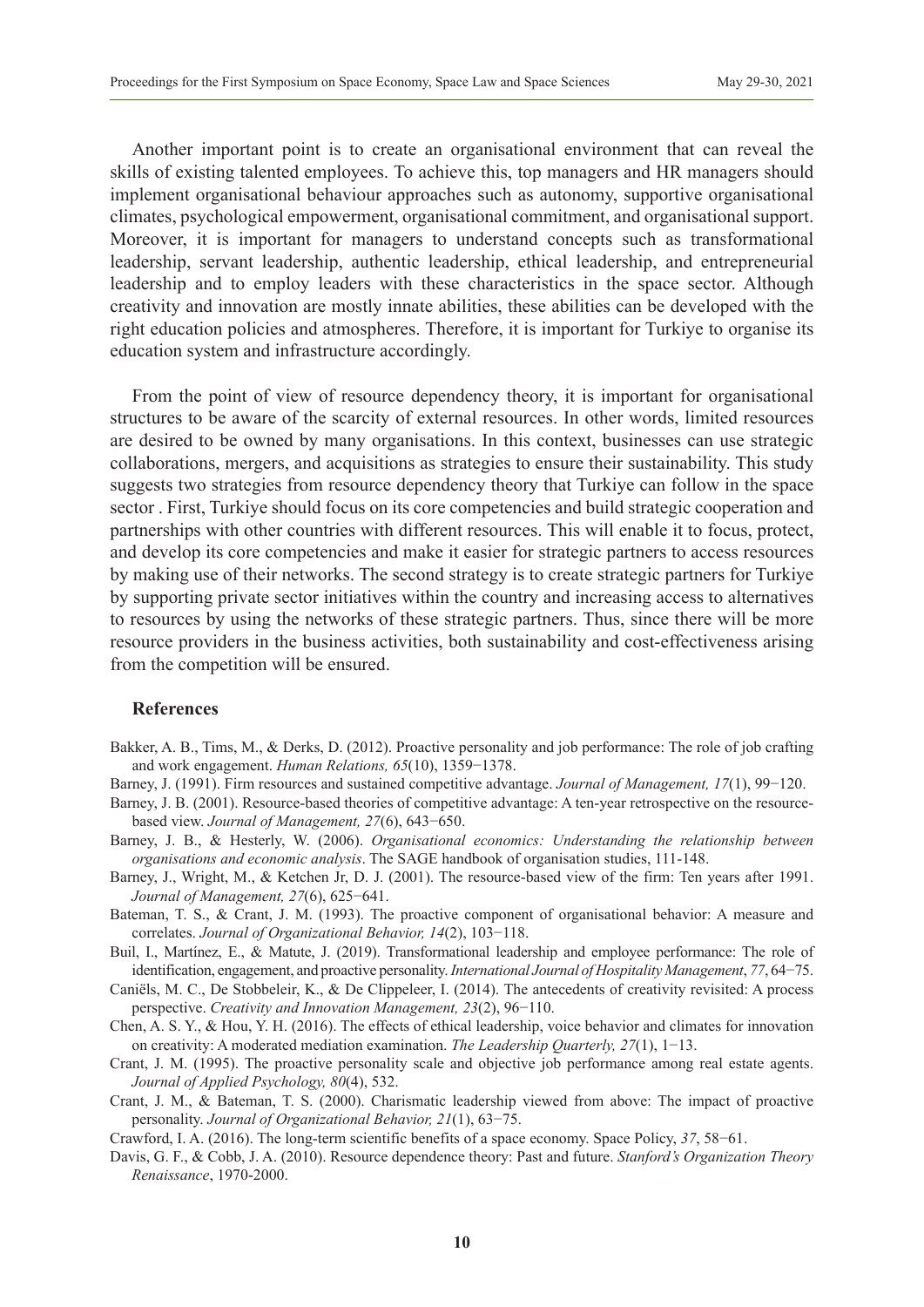- Dayan, M., Zacca, R., & Di Benedetto, A. (2013). An exploratory study of entrepreneurial creativity: Its antecedents and mediators in the context of UAE firms. *Creativity and Innovation Management, 22*(3), 223−240.
- Drees, J. M., & Heugens, P. P. (2013). Synthesising and extending resource dependence theory: A meta-analysis. *Journal of Management, 39*(6), 1666−1698.
- Dutton, J. E., & Heaphy, E. D. (2003). The power of high-quality connections at work. In K. S. Cameron, J. E. Dutton, & R. E. Quinn (Eds.), Positive organisational scholarship (pp. 263−278). San Francisco: Berrett-Koehler Publishers.
- Edvinsson, L., & Malone, M. S. (1997). *Intellectual Capital: Realising your Company's True Value by Finding Its Hidden Brainpower*, HarperCollins Publishers, New York, NY.
- Eisenberger, R., Karagonlar, G., Stinglhamber, F., Neves, P., Becker, T. E., Gonzalez-Morales, M. G., & Steiger-Mueller, M. (2010). Leader–member exchange and affective organisational commitment: The contribution of supervisor's organisational embodiment. *Journal of Applied Psychology, 95*(6), 1085−1103.
- Ford, D. Y., & Harris, J. J. (1992). The elusive definition of creativity. *The Journal of Creative Behavior*, *26*(3), 186–198.
- Foss, N. J., & Robertson, P. L. (2000). Introduction: Resources, technology and strategy. In *Resources, Technology and Strategy: Explorations in the resource-based perspective* (pp. 1-10). Routledge.
- Fuller Jr, B., & Marler, L. E. (2009). Change driven by nature: A meta-analytic review of the proactive personality literature. *Journal of Vocational Behavior*, *75*(3), 329−345.
- Fuller Jr, J. B., Hester, K., & Cox, S. S. (2010). Proactive personality and job performance: Exploring job autonomy as a moderator. *Journal of Managerial Issues*, 35−51.
- Grant, R. M. (1991). The resource-based theory of competitive advantage: implications for strategy formulation. *California Management Review, 33*(3), 114−135.
- Haleblian, J., Devers, C. E., McNamara, G., Carpenter, M. A., & Davison, R. B. (2009). Taking stock of what we know about mergers and acquisitions: A review and research agenda. *Journal of Management, 35*(3), 469−502.
- Henker, N., Sonnentag, S., & Unger, D. (2015). Transformational leadership and employee creativity: the mediating role of promotion focus and creative process engagement. *Journal of Business and Psychology, 30*(2), 235−247.
- Hillman, A. J., Withers, M. C., & Collins, B. J. (2009). Resource dependence theory: A review. *Journal of Management, 35*(6), 1404−1427.
- Kanter, R. M. (1983). *The change masters*. New York: Simon and Schuster.
- Khan, M. J., Aslam, N., & Riaz, M. N. (2012). Leadership styles as predictors of innovative work behavior. *Pakistan Journal of Social and Clinical Psychology*, *9*(2), 17−22.
- Kickul, J., & Gundry, L. (2002). Prospecting for strategic advantage: The proactive entrepreneurial personality and small firm innovation. *Journal of Small Business Management, 40*(2), 85−97.
- Kim, S. J., & Park, M. (2015). Leadership, knowledge sharing, and creativity: the key factors in nurses' innovative behaviors. *JONA: The Journal of Nursing Administration*, *45*(12), 615−621.
- Kuipers, B. S., Higgs, M., Kickert, W., Tummers, L., Grandia, J., & Van der Voet, J. (2014). The management of change in public organisations: A literature review. *Public Administration, 92*(1), 1–20.
- Lipsey, R. G., Steiner, P. O., Purvis, D. D., & Courant, P. N. (1990). *Economics*, Harper and Row, New York.
- Massingham, P. R., & Tam, L. (2015). The relationship between human capital, value creation and employee reward. *Journal of Intellectual Capital*, *16*(2), 390−418.
- Meyer, J. P., & Allen, N. J. (1991). A three-component conceptualisation of organisational commitment. *Human Resource Management Review*, *1*, 61−89.
- Müceldili, B., Turan, H., & Erdil, O. (2013). The influence of authentic leadership on creativity and innovativeness. *Procedia-Social and Behavioral Sciences*, *99*, 673−681.
- Nahapiet, J., & Ghoshal, S. (1998). Social capital, intellectual capital, and the organisational advantage. *Academy of Management Review, 23*(2), 242−266.
- Nasifoglu Elidemir, S., Ozturen, A., & Bayighomog, S. W. (2020). Innovative behaviors, employee creativity, and sustainable competitive advantage: A moderated mediation. *Sustainability*, *12*(8), 3295.
- Neihart, M. (1998). Creativity, the arts, and madness. *Roeper Review*, *21*(1), 47−50.
- Newman, A., Schwarz, G., Cooper, B., & Sendjaya, S. (2017). How servant leadership influences organisational citizenship behavior: The roles of LMX, empowerment, and proactive personality. *Journal of Business Ethics*, *145*(1), 49−62.
- OECD. (1995). Measurement of Scientific and Technological Activities: Manual on the Measurement of Human Resources Devoted to S&T - Canberra Manual, The Measurement of Scientific and Technological Activities, OECD Publishing, Paris, [https://doi.org/10.1787/9789264065581-en.](https://doi.org/10.1787/9789264065581-en)
- OECD. (2011). The Space Economy at a Glance 2011, OECD Publishing. http://dx.doi.org/10.1787/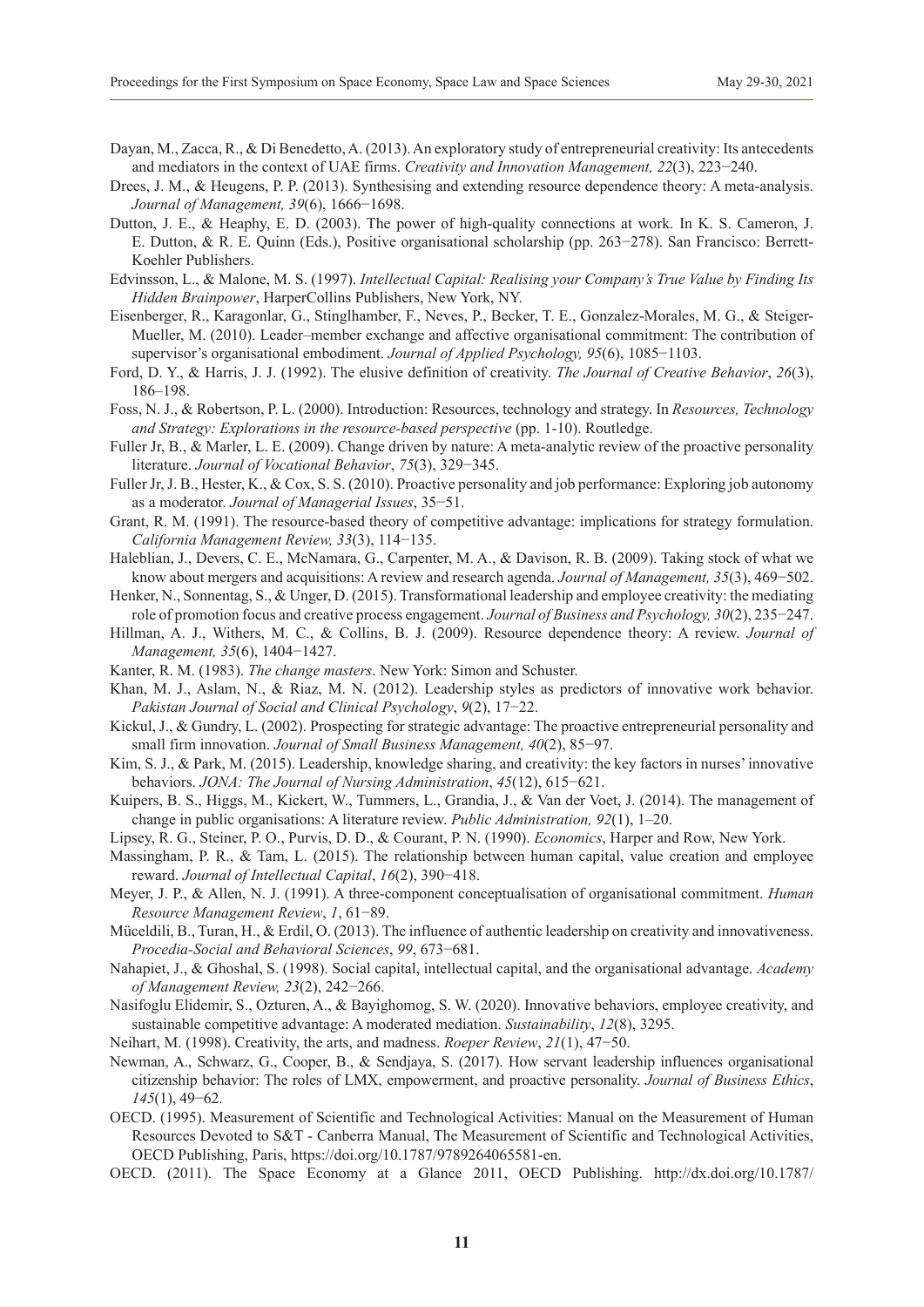9789264111790-en

- OECD. (2012). OECD Handbooks on measuring the space economy, OECD Publishing, https://read.oecd-ilibrary. org/economics/oecd-handbook-on-measuring-the-space-economy\_9789264169166-en#page4
- OECD. (2020). Measuring the economic impact of the space sector: Key indicators and options to improve data. <https://www.oecd.org/sti/inno/space-forum/measuring-economic-impact-space-sector.pdf>
- Olander, H., Hurmelinna-Laukkanen, P., & Heilmann, P. (2015). Human resources–strength and weakness in protection of intellectual capital. *Journal of Intellectual Capital, 16*(4), 742−762.
- Pfeffer, J. (1976). Beyond management and the worker: The institutional function of management. *Academy of Management Review, 1*(2), 36−46.
- Prahalad, C. K., & Hamel, G. (1997). The core competence of the corporation. In Strategische Unternehmungsplanung/ Strategische Unternehmungsführung (pp. 969-987). Physica, Heidelberg.
- Prieto, L. C. (2010). Proactive personality and entrepreneurial leadership: exploring the moderating role of organisational identification and political skill. *Academy of Entrepreneurship Journal*, *16*(2), 107.
- Sarooghi, H., Libaers, D., & Burkemper, A. (2015). Examining the relationship between creativity and innovation: A meta-analysis of organisational, cultural, and environmental factors. *Journal of Business Venturing, 30*(5), 714−731.
- Schermuly, C. C., Meyer, B., & Dämmer, L. (2013). Leader-member exchange and innovative behavior. *Journal of Personnel Psychology, 12*, 132−142.
- Scott, S. G., & Bruce, R. A. (1994). Determinants of innovative behavior: A path model of individual innovation in the workplace. *Academy of Management Journal*, *37*(3), 580−607.
- Scott, S. G., & Bruce, R. A. (1998). Following the leader in R&D: The joint effect of subordinate problemsolving style and leader-member relations on innovative behavior. *IEEE Transactions on Engineering Management*, *45*(1), 3−10.
- Seibert, S. E., Kraimer, M. L., & Crant, J. M. (2001). What do proactive people do? A longitudinal model linking proactive personality and career success. *Personnel Psychology, 54*(4), 845−874.
- Song, C., & Lee, C. H. (2020). The effect of service workers' proactive personality on their psychological withdrawal behaviors: a moderating effect of servant leadership*. Leadership & Organization Development Journal*, *41*(5), 653−667.
- Sternberg, R. J. (2001). What is the common thread of creativity? Its dialectical relation to intelligence and wisdom. *American Psychologist, 56*(4), 360−362.
- Subramaniam, M., & Youndt, M. A. (2005). The influence of intellectual capital on the types of innovative capabilities. *Academy of Management journal, 48*(3), 450−463.
- Taghipour, A., & Dezfuli, Z. K. (2013). Innovative behaviors: Mediate mechanism of job attitudes. *Procedia Social & Behavioral Sciences*, *84*, 1617–1621.
- Tierney, P., & Farmer, S. M. (2002). Creative self-efficacy: Its potential antecedents and relationship to creative performance. *Academy of Management Journal*, *45*(6), 1137−1148.
- Usman, M., Ghani, U., Islam, Z. U., Gul, H., & Mahmood, K. (2020). Ambidextrous leadership and innovative work behaviors: workplace thriving as a mediator. *Journal of Public Affairs*, e2321, 1−11.
- Vinarski-Peretz, H., Binyamin, G., & Carmeli, A. (2011). Subjective relational experiences and employee innovative behaviors in the workplace. *Journal of Vocational Behavior*, *78*(2), 290−304.
- Wang, Y. L. (2013). R&D employees' innovative behaviors in Taiwan: HRM and managerial coaching as moderators. *Asia Pacific Journal of Human Resources*, *51*(4), 491−515.
- Wang, Z., Zhang, J., Thomas, C. L., Yu, J., & Spitzmueller, C. (2017). Explaining benefits of employee proactive personality: The role of engagement, team proactivity composition and perceived organisational support. *Journal of Vocational Behavior*, *101*, 90−103.
- Wernerfelt, B. (1984). A resource-based view of the firm. *Strategic Management Journal*, *5*(2), 171−180.
- West, M. A., & Farr, J. L. (1990). Innovation at work. *Innovation and Creativity at Work: Psychological and Organisational Strategies.* Chichester: John Wiley Sons, Ltd, 309-334.
- Yang, J., Liu, H., & Gu, J. (2017). A multi-level study of servant leadership on creativity: The roles of self-efficacy and power distance. *Leadership & Organization Development Journal, 38*(5), 610−629.
- Yildiz, B., Uzun, S., & Coşkun, S. S. (2017). Drivers of innovative behaviors: The moderator roles of perceived organisational support and psychological empowerment.*International Journal of Organizational Leadership*, *6*, 341−360.
- Youndt, M. A., Subramaniam, M., & Snell, S. A. (2004). Intellectual capital profiles: An examination of investments and returns*. Journal of Management Studies, 41*(2), 335−361.
- Yin, X., & Shanley, M. (2008). Industry determinants of the "merger versus alliance" decision. *Academy of Management Review, 33*(2), 473−491.